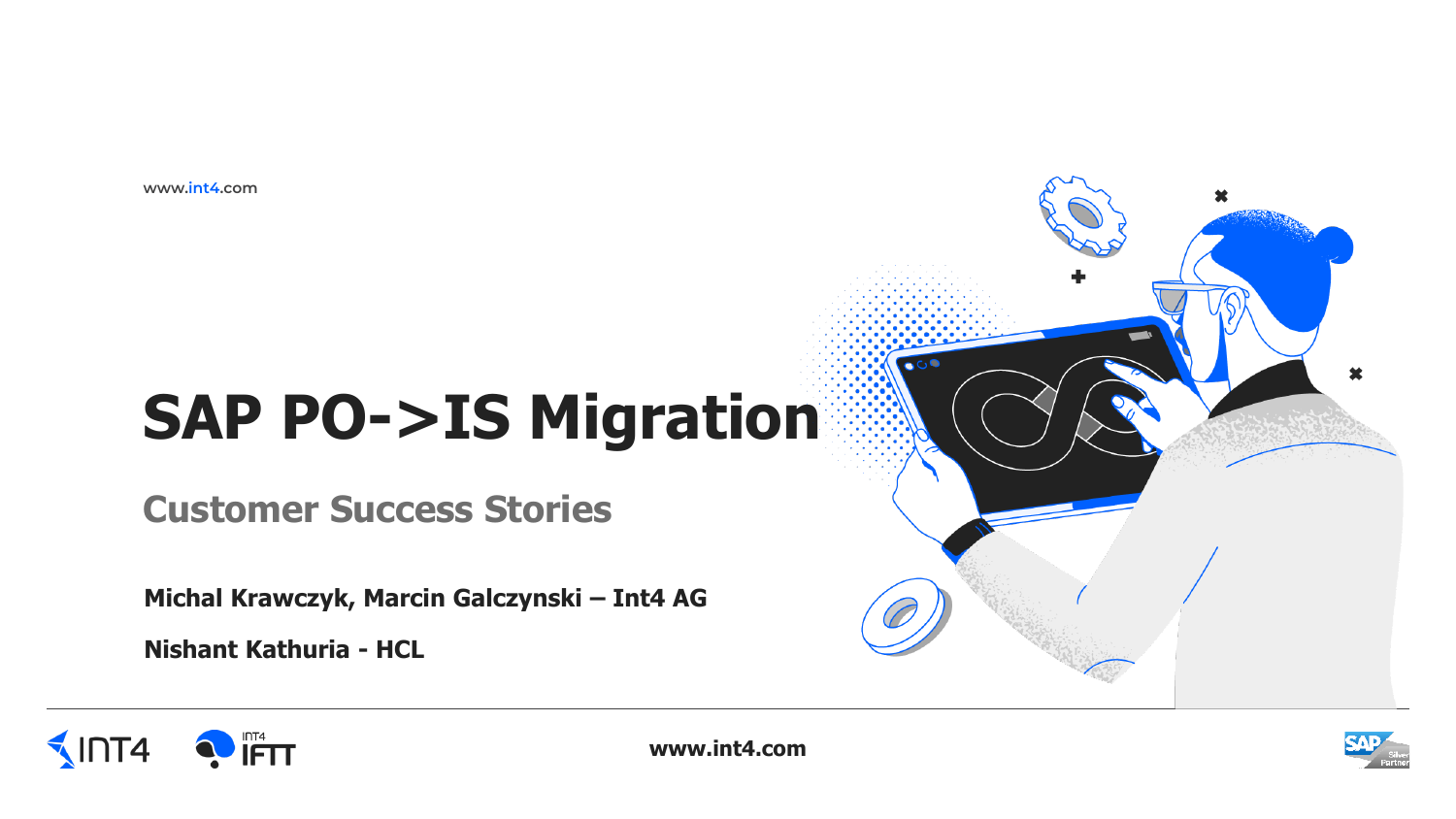### Int4 at a Glance

● About Int4

Int4 AG is an SAP Partner and a market leader in test automation of SAP systems integration.

**Int4 IFTT – No Code/Low Code, citizen automation, SAP API testing and virtualization**  solution (including iPaas migration edition)

# 10+

**Years of Int4**

Sometimes we still can't believe it but our journey started 10 years ago! We are proud of it but also excited for the next decades. New challenges and opportunities motivate us to be stronger and better. The best is yet to come!

# 116+

**Projects**

We have successfully executed 116 international megaprojects, not counting (what we like to call) small scale projects.

# 40+

#### **Employed specialists**

We are proud to say that we have over 48 prominent experts in the SAP industry and it's just the beginning.



**Switzerland**





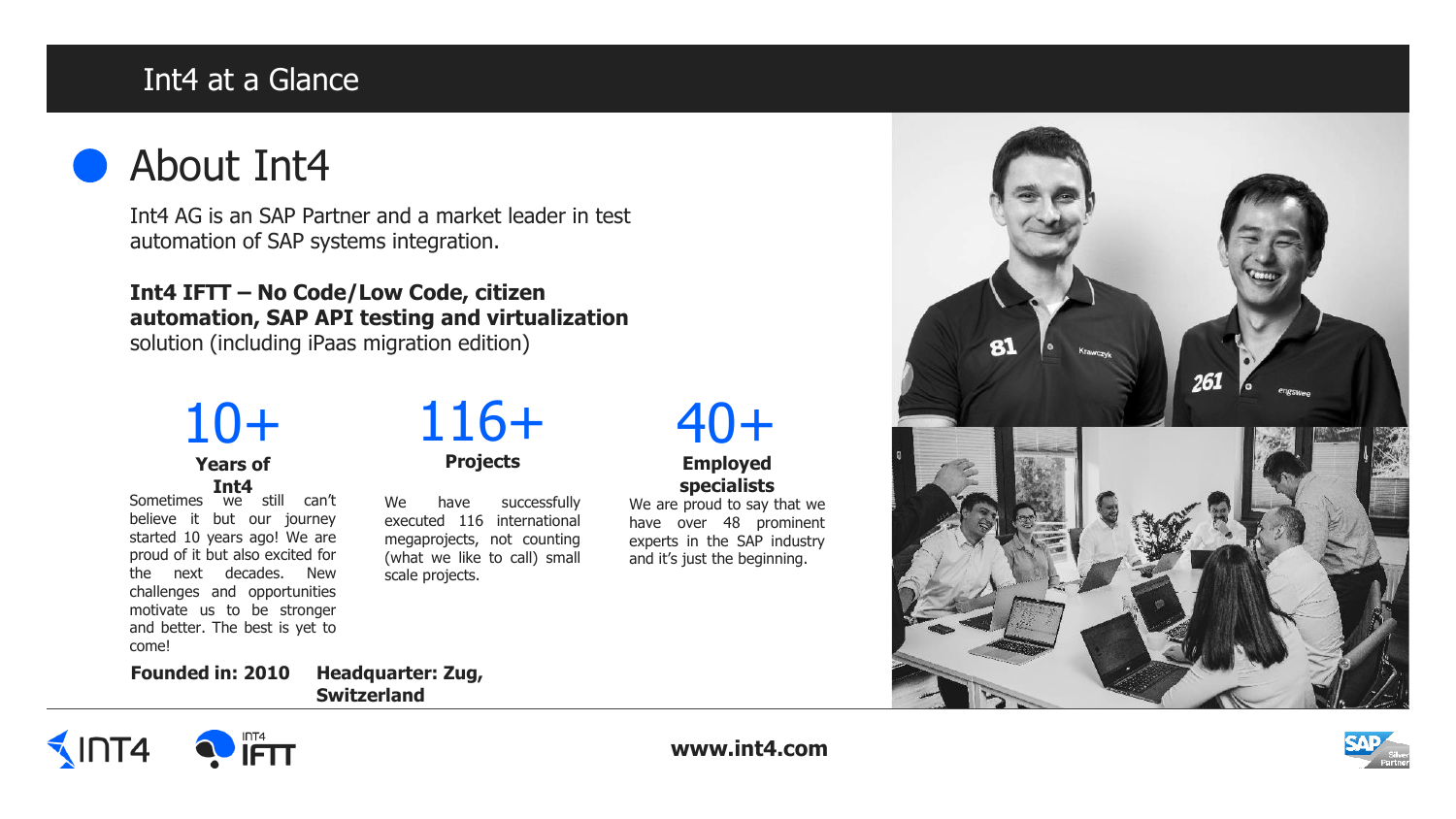## **How to move from SAP PO to SAP IS safely?**

- Customers will look for an opportunity to delay the migration, unless…
- ...they are provided with low risk, low-cost solutions to do the migration
- …they can get additional value from the migration project





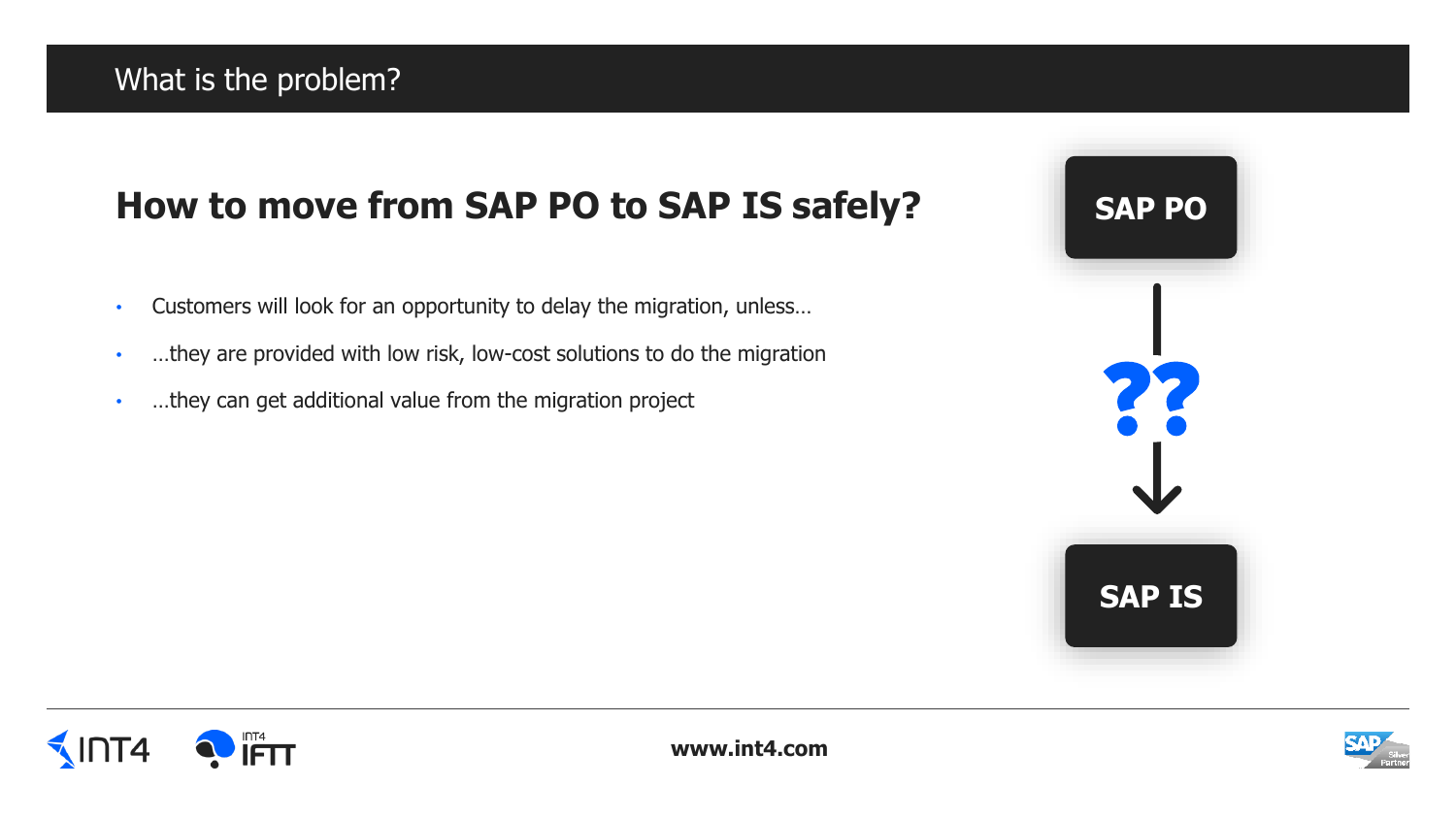### Case study  $1 - 2020$  – first project – Amsty - migration to SAP CPI on Neo

## SAP PI 7.4 migration to SAP CPI

AmSty & Int4

what was previously envisaged possible.

Int4 Interface Testing Tool

(Int4 IFTT) allowed AmSty to

quickly and efficiently move to SAP CPI in a fraction of

The no-code Int4 IFTT user

interface empowered our **SAP functional configurators** 

to feel confident about the

integrity of our new CPI

messaging platform.

**6655** 

#### **Challenge**

SAP announced that SAP Process Integration(PI) 7.4 Dual Stack was out of maintenance as of 31 Dec 2020. AmSty thus had to upgrade their PI system to SAP NetWeaver 7.5 OR migrate to SAP Cloud Platform Integration (CPI).

#### **Solution**

To future-proof their investment, AmSty elected to recreate their 40 existing PI interfaces to CPI; to adopt SAP Cloud Platform Alert Notification Service; and to adopt SAP Identity Authentication Service and Identity Provision Service. AmSty utilized Int4 IFTT to automate SIT and regression testing processes.

#### **Outcome**

All existing SAP PI interfaces were successfully productionalized in CPI in just twelve weeks. Int4 IFTT was instrumental in expediently validating CPI configurations and thus served as a key project accelerant.

Every member of the Int4 consulting services staff was a true professional! We were delighted with the outcome of this collaborative consulting services engagement.

70% reduction of time required for testing phase with automated testing using Int4 IFTT

Zero occurrence of high priority/critical incident during 1 month of hypercare support

Test cases created with Int4 IFTT to cover all permutations of integrated processes.







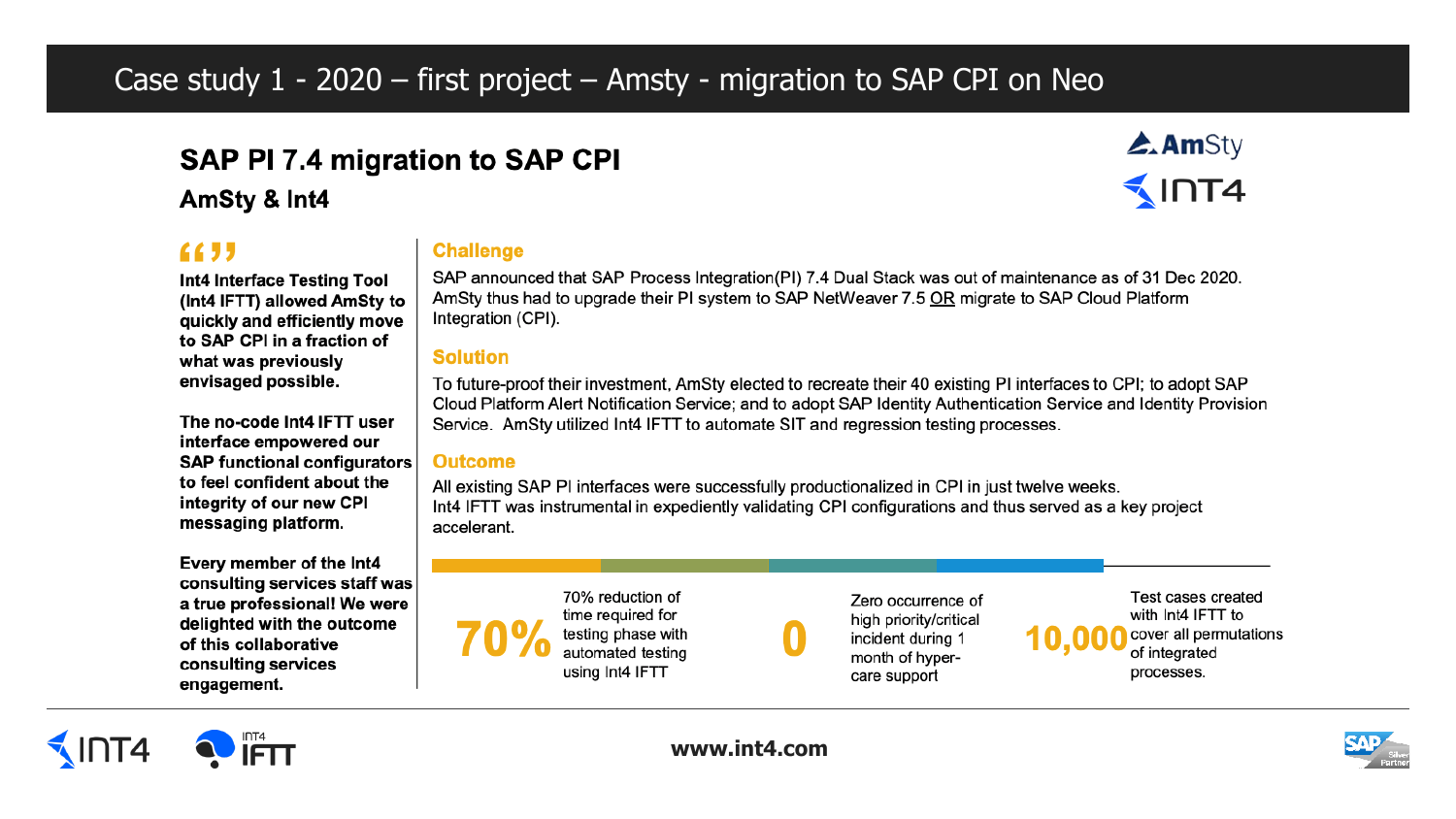## Case study 2 – famous restaurant from Sylt Island – migration to SAP IS on CF

#### **THE CHALLENGE**

**The context** Move from SAP PO to SAP IS (Cloud Foundry)

**The The** No business users to test the migration – it needs<br> **problem** to be done completely by the development team. to be done completely by the development team.

**Fetch test cases from SAP PO production and run them over SAP IS Cloud Foundry 1. Collect messages from PO production using IFTT 2. Create integration flow stubs on CPI 3. Set up IFTT test execution on the new iFlow stubs 4. Developers start and test integration with no external systems, already on** 

**development box**



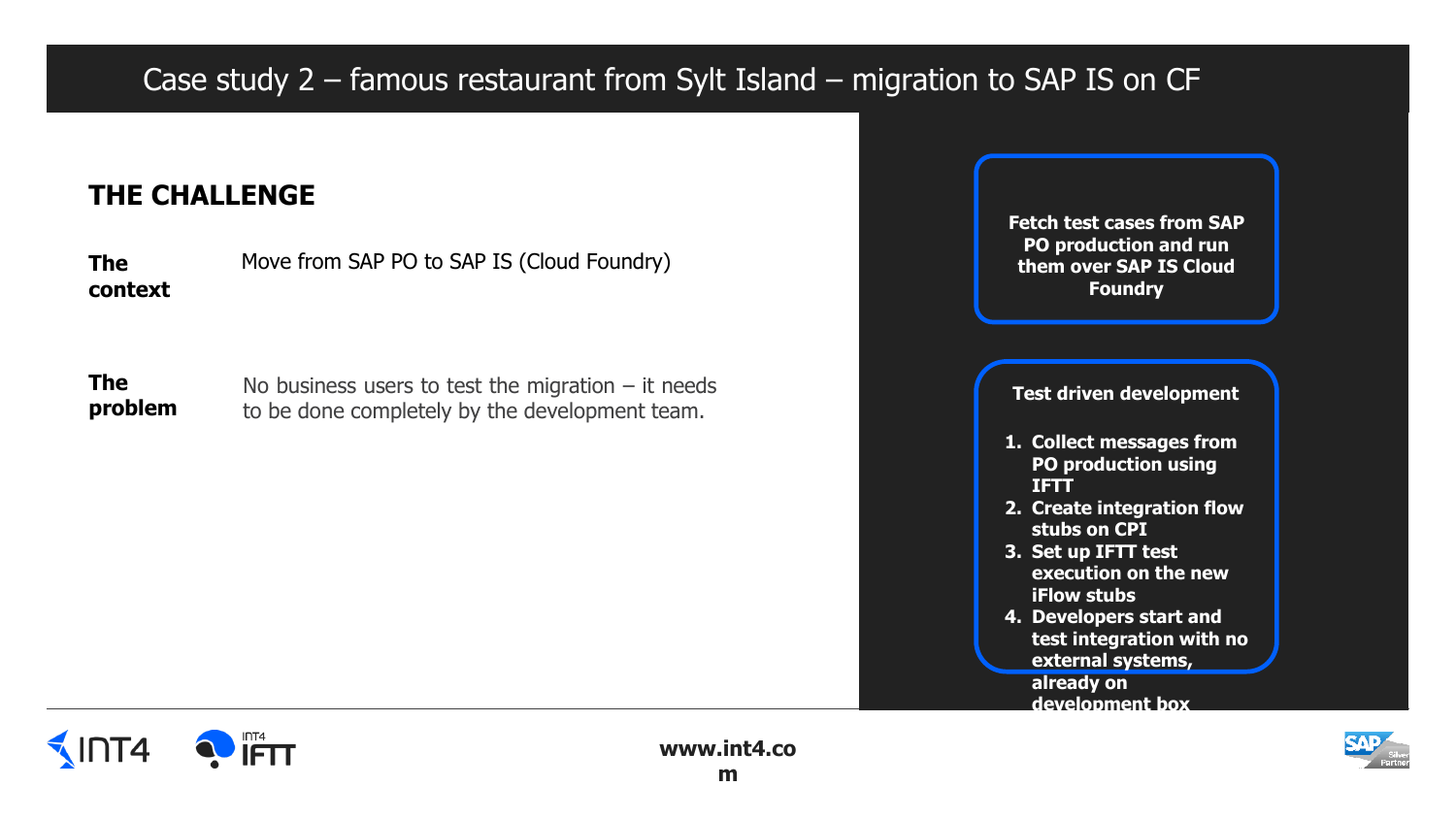## **Two perspectives**

#### **Development**

- No central repository for data types
- RFC lookups (mappings, enh determination)
- ABAP Proxies
- Monitoring

#### **Operations**

 $\sqrt{\ln 14}$ 

• - Functional Testing

 $\overline{\mathsf{IFT}}$ 

# How to eliminate this?

How to

automate this?



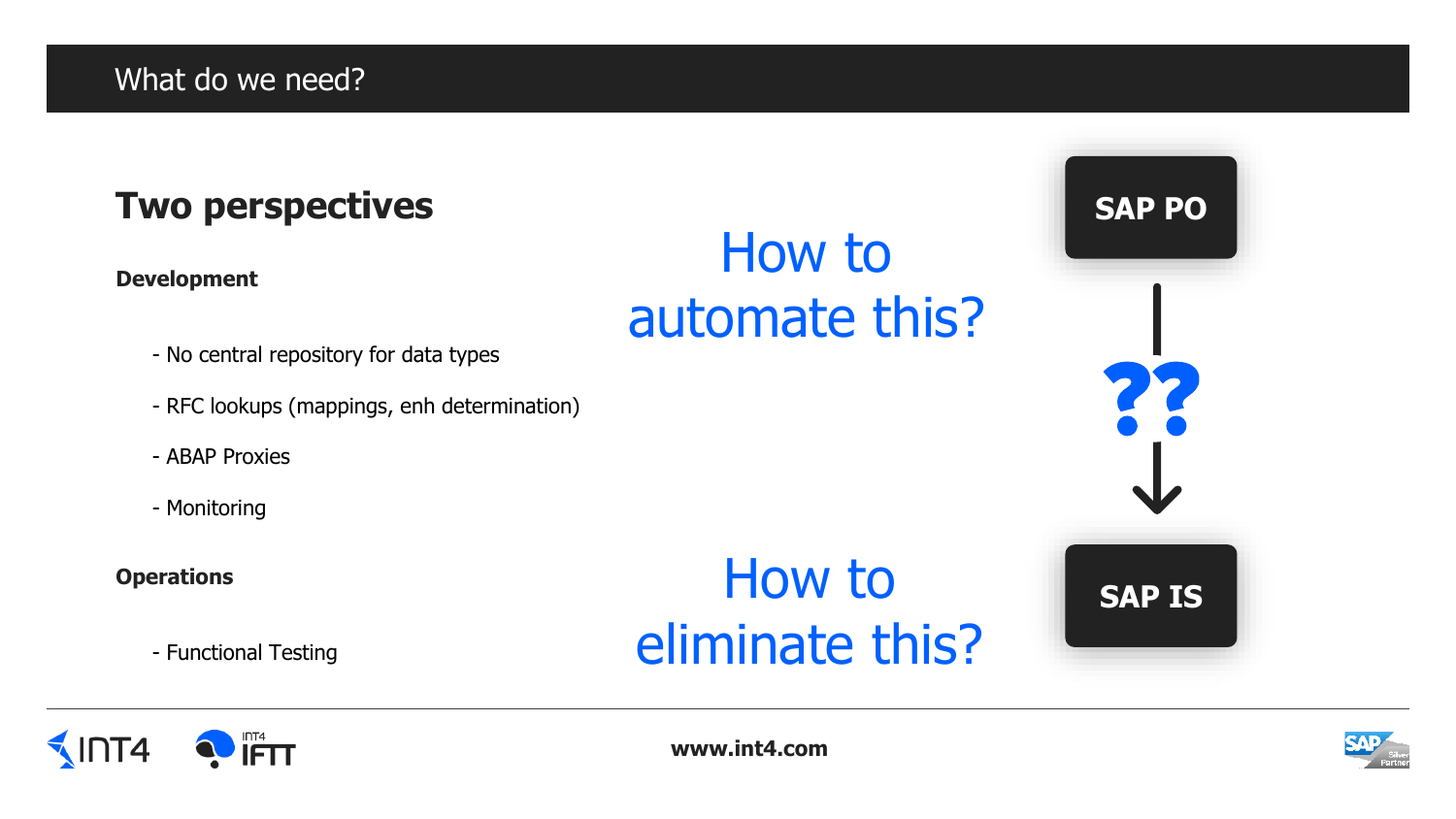## Introducing **Int4 IFTT (iPaas migration edition)**

## **Int IFTT (iPaas migration edition)**

**Migrate and test Your SAP PO interfaces to SAP IS in fraction of the time!**



Award

**SAP** 

#### **Core product features:**

- Migration Scope Management
- Pre-Built Alternatives Suggestion
- Migration Complexity Estimation
- Automatic ICO to iFlow Migration
- Migration Status Overview
- Business-relevant Test-case extraction based on IFTT
- Test Execution Automation based on IFTT
- Test Reports based on IFTT

**SAP PO SAP IS**

#### **Full migration possible for:**

- Integrated Configuration Object to Integration Flow various sender/receiver combinations supported
- Message mapping with source/target definition
- Channel configuration details (for supported adapters like SOAP, IDoc, REST/HTTP)
- Classical configuration
- XSLT mapping
- Synchronous scenarios with request and response mapping



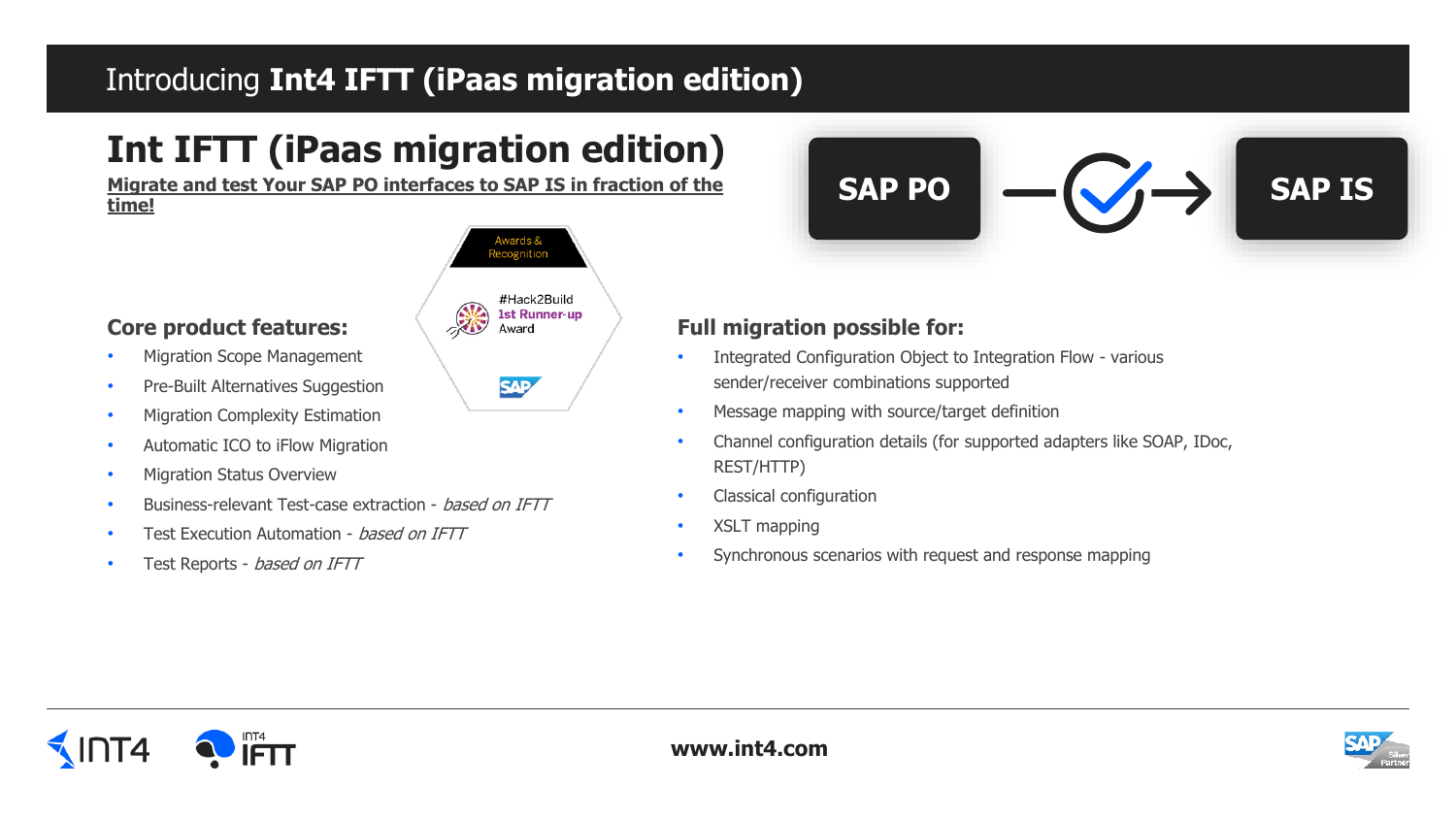## Case study 3 – World's largest privately-held spirits **company from Cuba**

#### **THE CHALLENGE**

**The context** Automate the migration itself with Int4 IFTT – iPaas migration edition

**The problem** Eliminate as much as possible the need to migrate SAP PO to SAP IS in manual way.

First project ongoing<br>to prove it's possible!





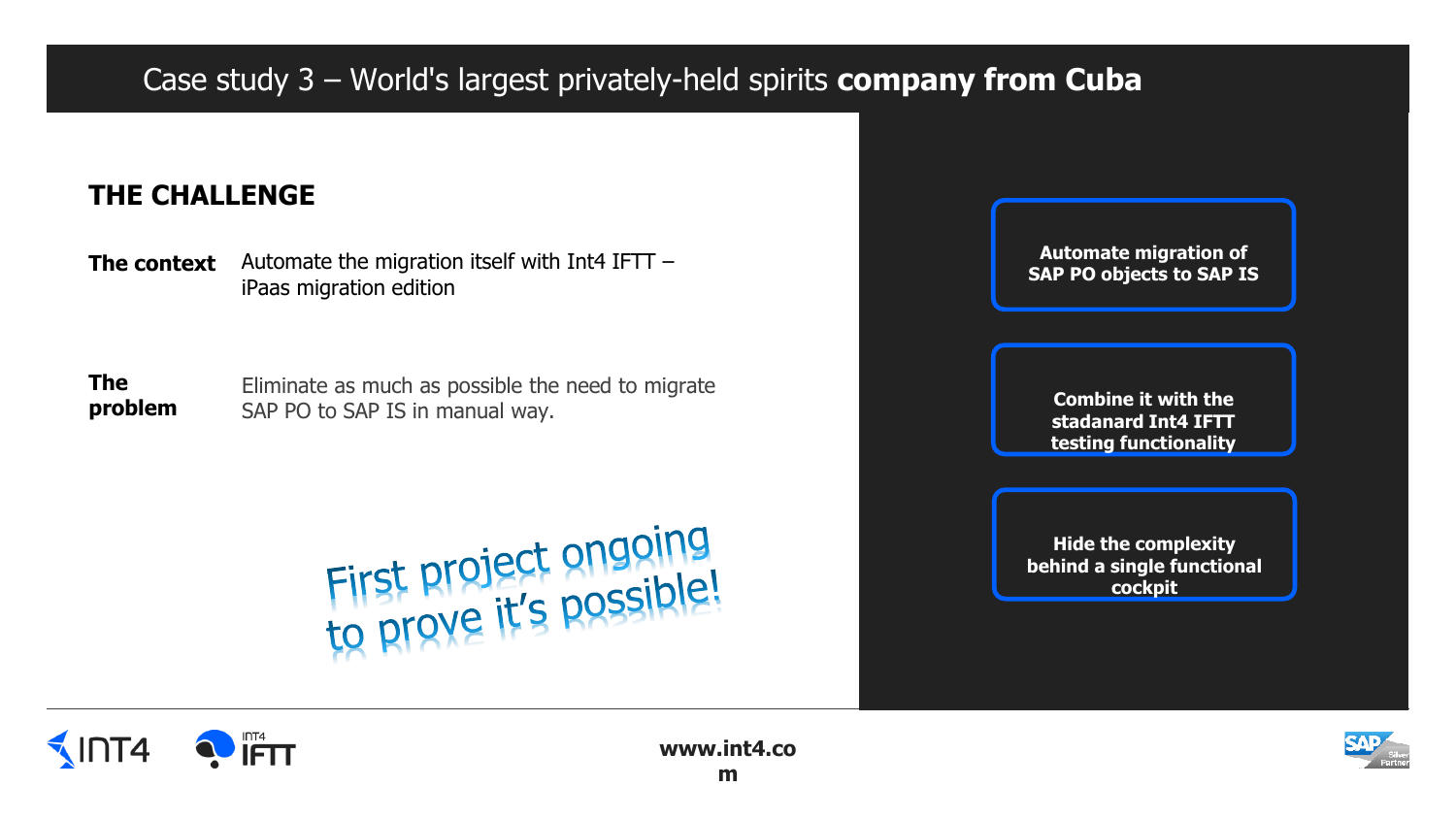#### **Solution Demo - Demo for automated migration from SAP PO to SAP IS**

## **Be amazed!**



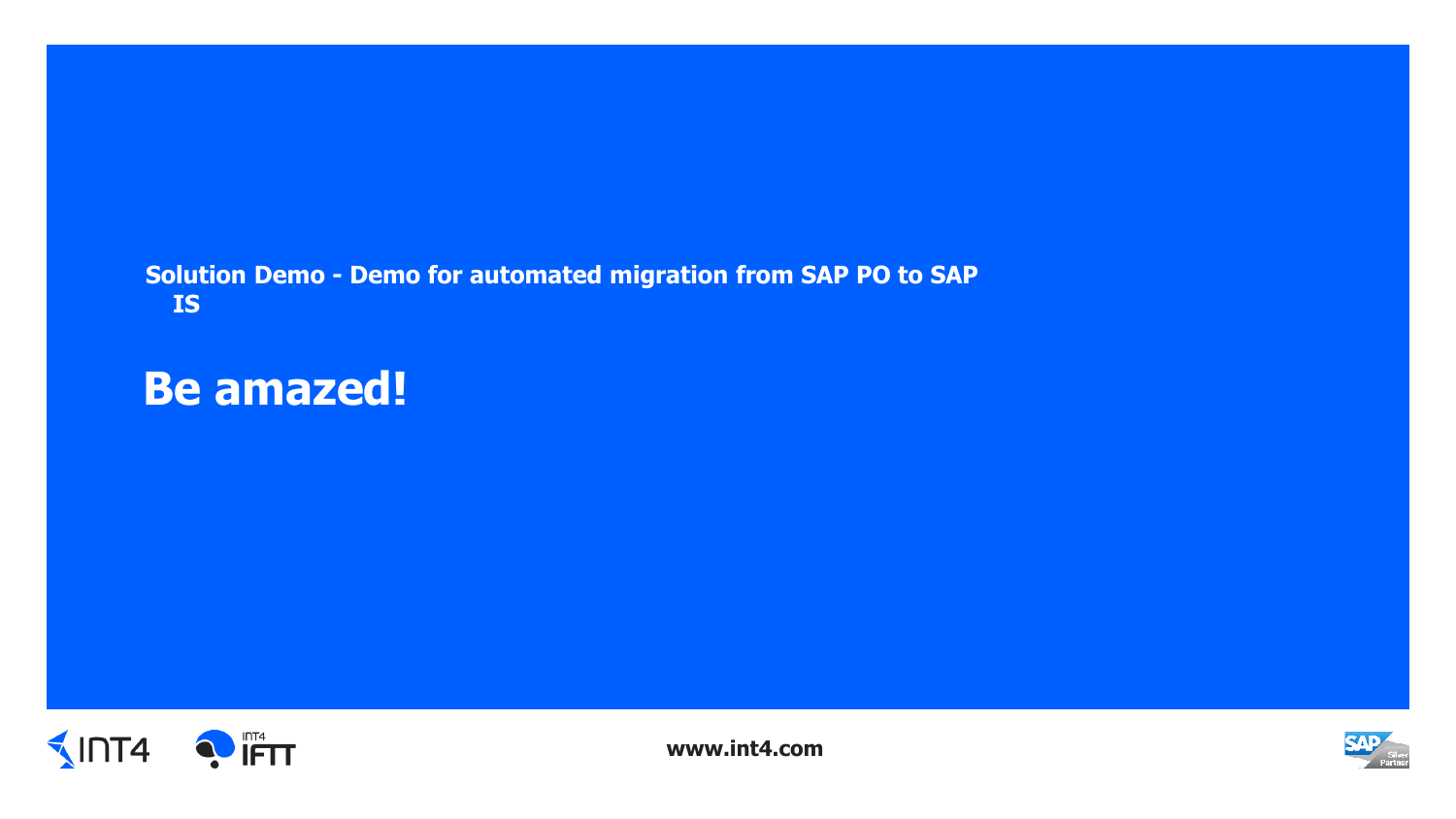### IFTT iPaas migration edition – Customer benefits

## **Zero-out entire classes of tasks and massively reduce risk!**



of creating test cases using the IFTT proven Repeater's functionality: case creation based on **existing middleware messages.**



is required. Int4 IFTT is a certified SAP Add-on. Deployed on SAP Solution Manager or other ABAP based system. Or we can run it from our servers.



and fully **automated test case creation** crawler which runs on selected SAP PO landscape and searches for available test cases



of thousands of test cases is a matter of **minutes not days**.



**Complete scope**

**in one place**. List all ICO's, select Your scope, automate migration where possible, use pre-packaged solution where applicable and complement manually where needed. Then test it all, all from **single cockpit**!



thanks to full monitoring and reporting over the entire process, your project management and **audit-quality reporting** is available straight from the tool. No need for extra lists or tables.



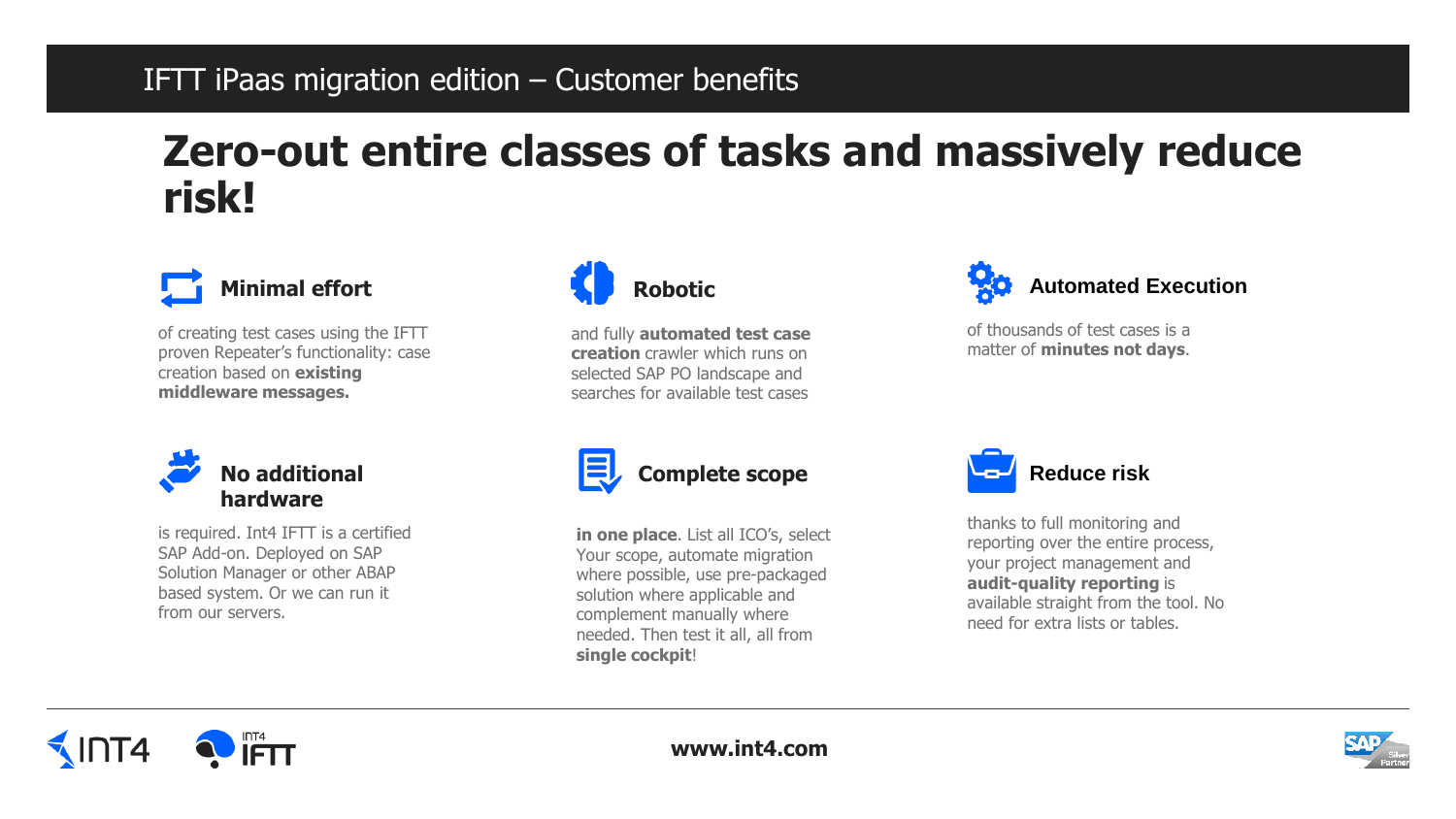### Education from Int4?







### Automate your SAP PO to SAP IS migration with Int4 IFTT iPaaS

When Int4 took a part in a #Hack2Build initiative from SAP Co-Innovation Lab here the main idea was to extend our best in class proven Low Code/No Code, Citizen automation, SAP API testing solution - Int4 IFTT which is used by many global companies to test and virtualize SAP interfaces (SAP PO, SAP IS, SAP S/4HANA) with the functionality to automate the migration process itself. As a result of this journey we came up with a new edition of Int4 IFTT called - iPaaS

#### **Virtualize and Automate Your SAP Testing Using Int4 IFTT**

Over 7.500 Participants

#### **Testing SAP APIs: Strategy and Execution**

**Blog on SAP community pages**